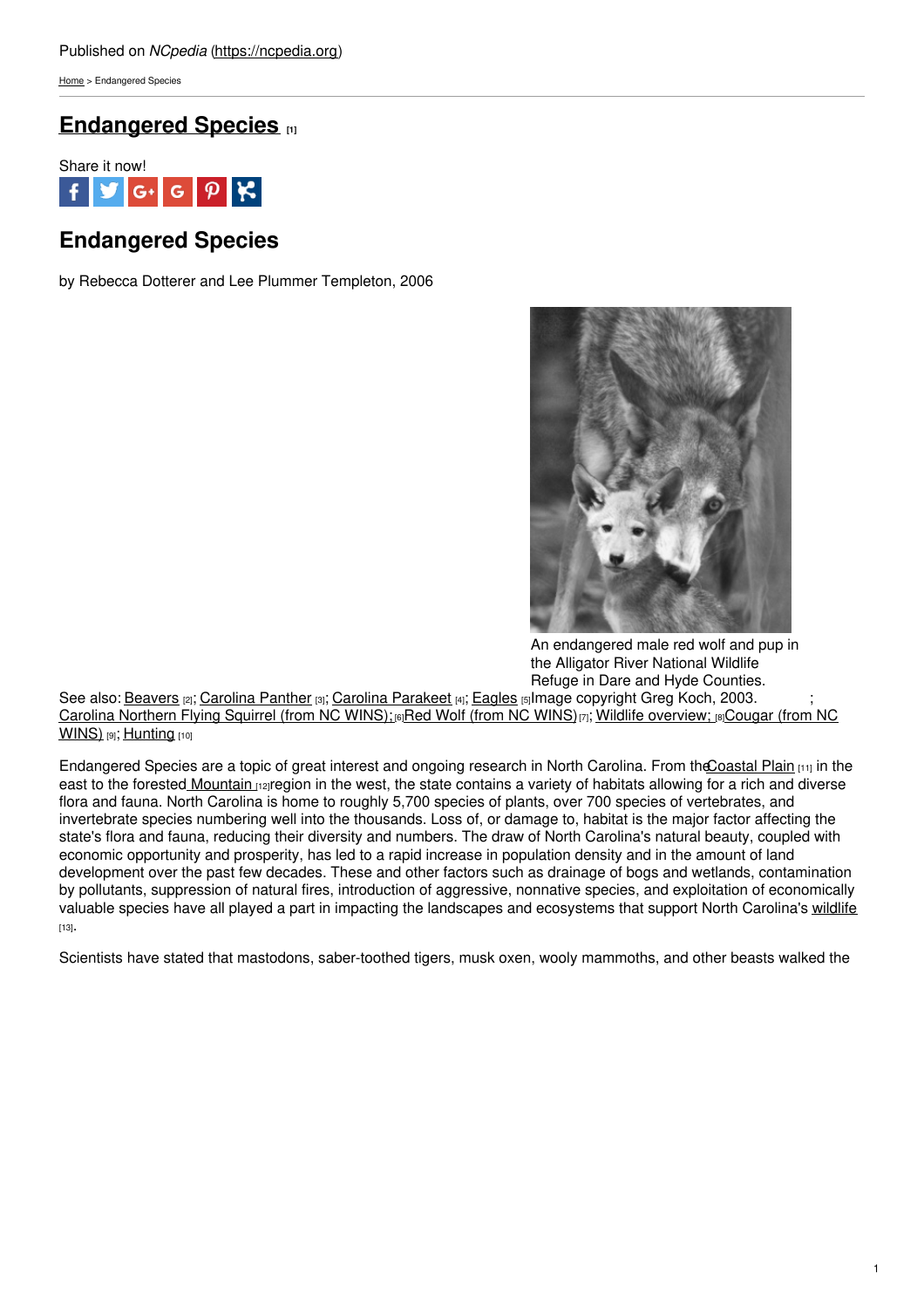

The rare and endangered Yadkin River goldenrod, Solidago plumosa, was first described in the 1890s and then lost to science and presumed extinct until rediscovered in 1994 by botanists Alan Weakley and Steve Leonard, working independently of each other. The plant is endemic to North Carolina and grows in rock crevices along a quarter-mile stretch in the Yadkin River Gorge.

fields and forests of North Carolina approximately 15,000 years ago. Photograph by Johnny Randall. Why these animals became extinct is not fully known, but, for other animals that used to live in North Carolina, it is known that humanity is the main culprit. Overhunting by humans wiped out the [passenger](http://www.passengerpigeon.org/states/NorthCarolina.html) pigeon [14] and the Carolina [parakeet](http://www.birds.cornell.edu/AllAboutBirds/conservation/extinctions/carolina_parakeet) [15] as well as the woods bison, gray wolf, elk, and other species from North Carolina. The [fisher](http://www.defenders.org/fisher/basic-facts) [16], a northern member of the weasel family that was acclimated to spruce fir forests, was limited to the habitats of the mountaintops. Their small numbers and desirable fur guaranteed that fishers would be trapped out of existence in the Mountains by the 1840s. Other animals succumbed to extinction because they provided food and/or pelts or feathers for the settlers.

Other animals, including eastern [cougars](http://www.easterncougar.org/) [17], pileated [woodpeckers](http://www.allaboutbirds.org/guide/pileated_woodpecker/lifehistory) [18], fox [squirrels](https://ncpedia.org/fox-squirrel-nc-wins) [19], and [northern](https://ncpedia.org/carolina-northern-flying-squirrel) flying squirrels [6] are rare-to-extinct in North Carolina because of human destruction of their habitat. Many of the animal species in the state are placed at risk by human carelessness, aggression, or population expansion. When fields and forests are developed for purposes such as housing subdivisions and shopping centers, animals are crowded into smaller spaces or are eliminated. Those that are left also have to deal with polluted runoff waters, human trash, and increased competition for food and shelter, which put greater stresses on the animals and lower their chances for survival.

The North Carolina Wildlife Resources [Commission](https://www.ncwildlife.org/) [20], the [National](https://www.nps.gov/index.htm) Park Service [21], and the U.S. Fish and Wildlife Department [22] have worked together to reintroduce some animal species into North Carolina. In the [1930sbeaver](http://www.fws.gov/)[s](https://ncpedia.org/beaver-nc-wins) [23] were reintroduced successfully in a limited area and have since spread throughout the state. Other species such as the [peregrine](http://www.allaboutbirds.org/guide/Peregrine_Falcon/id) falcon [24], [spotfin](http://www.fws.gov/nc-es/fish/spotfinch.html) chub [25], [yellowfin](http://www.biologicaldiversity.org/campaigns/esa_works/profile_pages/YellowfinMadtom.html) madtom [26], [river](http://animals.nationalgeographic.com/animals/mammals/american-river-otter/) otter [27], and smoky [madtom](http://www.fws.gov/ecos/ajax/docs/life_histories/E02C.html) [28] have also been given another chance in North Carolina. In 1987 red [wolves](http://www.fws.gov/redwolf/) [29] were released into the Alligator River [National](http://www.fws.gov/alligatorriver/) Wildlife Refuge [30] near the coast, and in 1991 they were set free in Great Smoky [Mountains](https://ncpedia.org/great-smoky-mountains-national-park) National Park [31], the largest and most speciesrich wilderness in the eastern United States. The brook trout, out-competed in some mountain streams by the nonnative, more aggressive rainbow and brown trout, has been put back after the streams were cleaned of the other trout. Reintroduction of animal species is a controversial, as well as expensive, issue. However, state and federal agencies continue to work to restore as much diversity of animal life to North Carolina as they can.

By the early 2000s in North Carolina there were about 60 species of plants and animals included on federal lists as endangered (in danger of extinction) or threatened (may become endangered in the foreseeable future). At the federal level, these species receive protection from the U.S. Fish and [Wildlife](http://www.fws.gov/) Service [22] under the amended [Endangered](http://www.fws.gov/laws/lawsdigest/esact.html) Species Act of 1973 [32]. At the state level, North Carolina has additional laws to protect plants and animals under the jurisdictions of the Plant [Conservation](http://www.ncagr.gov/plantindustry/plant/plantconserve/index.htm) Program [33], a unit of the [Department](http://www.ncagr.gov/) of Agriculture [34], and the Wildlife Resources [Commission](https://www.ncwildlife.org/) [20], part of the Department of [Environment,](http://portal.ncdenr.org/web/guest) Health, and Natural Resources [35]. In addition, the state extends its legal protection beyond endangered and threatened status to include species determined to be of "special concern" (requiring close monitoring). In 2006, 159 plant species and 194 animal species have legally protected status at the state level. North Carolina currently has a number of different funding initiatives and mechanisms in place, such as the tax check-off and license plate programs, to enable the public to contribute to its conservation and management efforts.

### **References:**